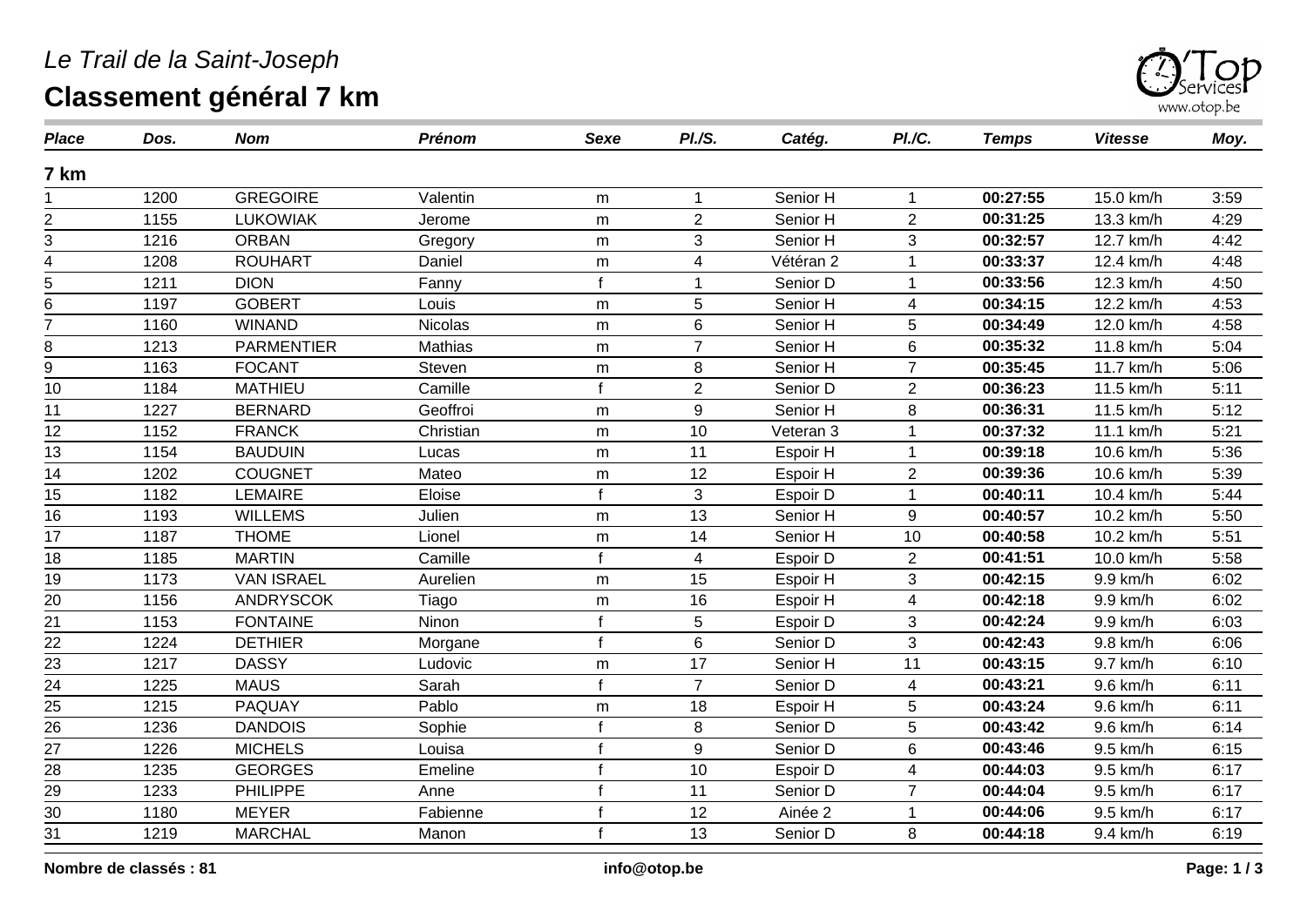## *Le Trail de la Saint-Joseph* **Classement général 7 km**



| <b>Place</b> | Dos. | <b>Nom</b>          | <b>Prénom</b> | <b>Sexe</b>  | PI./S. | Catég.    | PI.C.          | <b>Temps</b> | <b>Vitesse</b> | Moy. |
|--------------|------|---------------------|---------------|--------------|--------|-----------|----------------|--------------|----------------|------|
| 32           | 1220 | <b>BINET</b>        | Julien        | m            | 19     | Veteran 1 | 1              | 00:44:36     | 9.4 km/h       | 6:22 |
| 33           | 1210 | <b>CLOES</b>        | Damien        | m            | 20     | Senior H  | 12             | 00:44:40     | 9.4 km/h       | 6:22 |
| 34           | 1181 | <b>GROSJEAN</b>     | Vinciane      |              | 14     | Ainée 2   | $\overline{2}$ | 00:44:53     | 9.3 km/h       | 6:24 |
| 35           | 1189 | <b>CLOSON</b>       | Chloe         | f            | 15     | Senior D  | 9              | 00:45:37     | 9.2 km/h       | 6:30 |
| 36           | 1164 | <b>GOUSSET</b>      | Christine     |              | 16     | Ainée 3   | $\mathbf{1}$   | 00:46:01     | 9.1 km/h       | 6:34 |
| 37           | 1251 | <b>DECKERS</b>      | Clementine    | f            | 17     | Senior D  | 10             | 00:46:06     | 9.1 km/h       | 6:35 |
| 38           | 1253 | <b>SOUGNE</b>       | Benjamin      | m            | 21     | Senior H  | 13             | 00:46:16     | 9.0 km/h       | 6:36 |
| 39           | 1218 | <b>COURTIN</b>      | Jacqueline    | f            | 18     | Ainée 2   | 3              | 00:46:26     | 9.0 km/h       | 6:37 |
| 40           | 1214 | PAQUAY              | Anais         | f            | 19     | Senior D  | 11             | 00:46:46     | 8.9 km/h       | 6:40 |
| 41           | 1171 | <b>GUISSARD</b>     | Arthur        | m            | 22     | Espoir H  | 6              | 00:47:01     | 8.9 km/h       | 6:42 |
| 42           | 1199 | <b>GAUTHIER</b>     | Claire        | f            | 20     | Senior D  | 12             | 00:47:11     | 8.9 km/h       | 6:44 |
| 43           | 1162 | <b>ACQUISTAPACE</b> | Francois      | m            | 23     | Vétéran 2 | $\overline{2}$ | 00:47:32     | 8.8 km/h       | 6:47 |
| 44           | 1191 | <b>BRIOL</b>        | Alain         | m            | 24     | Veteran 1 | $\overline{2}$ | 00:47:42     | 8.8 km/h       | 6:48 |
| 45           | 1170 | <b>GUISSARD</b>     | Benoit-Pol    | m            | 25     | Senior H  | 14             | 00:47:49     | 8.7 km/h       | 6:49 |
| 46           | 1192 | <b>PLUNUS</b>       | Julie         | f            | 21     | Senior D  | 13             | 00:47:55     | 8.7 km/h       | 6:50 |
| 47           | 1183 | <b>CHARNIER</b>     | Vanessa       | $\mathsf{f}$ | 22     | Ainée 1   | 1              | 00:48:08     | 8.7 km/h       | 6:52 |
| 48           | 1194 | <b>WILLEMS</b>      | Eric          | m            | 26     | Veteran 1 | 3              | 00:48:28     | 8.6 km/h       | 6:55 |
| 49           | 1179 | <b>MOIES</b>        | Gauthier      | m            | 27     | Senior H  | 15             | 00:48:47     | 8.6 km/h       | 6:58 |
| 50           | 1178 | <b>DAMOISEAUX</b>   | Damien        | m            | 28     | Senior H  | 16             | 00:48:50     | 8.6 km/h       | 6:58 |
| 51           | 1195 | <b>MONSAERT</b>     | Koen          | m            | 29     | Veteran 1 | $\overline{4}$ | 00:49:32     | 8.4 km/h       | 7:04 |
| 52           | 1198 | <b>FOXHAL</b>       | Athenais      | f            | 23     | Senior D  | 14             | 00:50:09     | 8.3 km/h       | 7:09 |
| 53           | 1212 | <b>PIGNON</b>       | Ines          | f            | 24     | Espoir D  | 5              | 00:50:15     | 8.3 km/h       | 7:10 |
| 54           | 1172 | <b>VAN ISRAEL</b>   | Chloe         | f            | 25     | Senior D  | 15             | 00:50:33     | 8.3 km/h       | 7:13 |
| 55           | 1222 | <b>LEJOLY</b>       | Estelle       | f            | 26     | Senior D  | 16             | 00:50:48     | 8.2 km/h       | 7:15 |
| 56           | 1205 | <b>BEENDERS</b>     | Alexandre     | m            | 30     | Senior H  | 17             | 00:50:55     | 8.2 km/h       | 7:16 |
| 57           | 1206 | <b>BEENDERS</b>     | Louisa        | f            | 27     | Espoir D  | 6              | 00:50:56     | 8.2 km/h       | 7:16 |
| 58           | 1196 | <b>NEYS</b>         | Catherine     | f            | 28     | Senior D  | 17             | 00:52:47     | 7.9 km/h       | 7:32 |
| 59           | 1158 | <b>BRAUN</b>        | Petra         | f            | 29     | Ainée 3   | $\overline{2}$ | 00:55:00     | 7.6 km/h       | 7:51 |
| 60           | 1167 | <b>WUYTS</b>        | Cedric        | m            | 31     | Espoir H  | $\overline{7}$ | 00:56:07     | 7.4 km/h       | 8:00 |
| 61           | 1168 | <b>CAERS</b>        | Annick        | f            | 30     | Ainée 1   | $\overline{2}$ | 00:56:29     | 7.4 km/h       | 8:04 |
| 62           | 1169 | <b>GEERTS</b>       | Karolien      |              | 31     | Ainée 1   | 3              | 00:56:34     | 7.4 km/h       | 8:04 |
| 63           | 1223 | <b>THOMAS</b>       | Francis       | m            | 32     | Vétéran 4 |                | 00:56:55     | 7.3 km/h       | 8:07 |